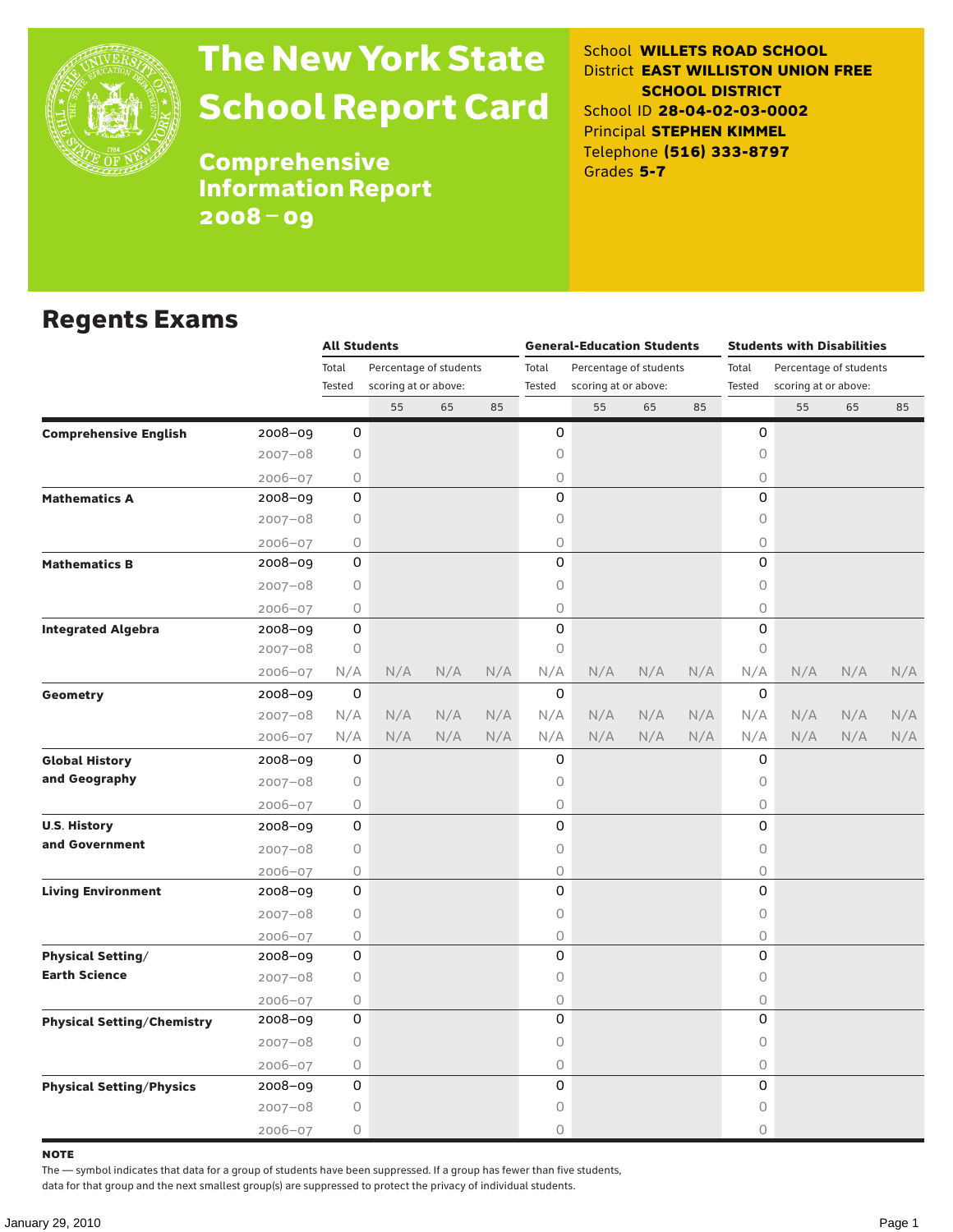School ID 28-04-02-03-0002

School **WILLETS ROAD SCHOOL**<br>School ID 28-04-02-03-0002<br>**DISTRICT** DISTRICT

### New York State English as a Second Language Achievement Test (NYSESLAT)

|                                |             |                | <b>All Students</b>               |                             |     |                          |                | <b>General-Education Students</b>                                |                          |                | <b>Students with Disabilities</b><br>Percent of students scoring<br>Tested in each performance level:<br>Begin. Interm. Adv. |  |       |  |
|--------------------------------|-------------|----------------|-----------------------------------|-----------------------------|-----|--------------------------|----------------|------------------------------------------------------------------|--------------------------|----------------|------------------------------------------------------------------------------------------------------------------------------|--|-------|--|
|                                |             | Total          | Tested in each performance level: | Percent of students scoring |     |                          | Total          | Percent of students scoring<br>Tested in each performance level: |                          | Total          |                                                                                                                              |  |       |  |
|                                |             |                |                                   | Begin. Interm. Adv.         |     | Prof.                    |                | Begin. Interm. Adv.                                              | Prof.                    |                |                                                                                                                              |  | Prof. |  |
| <b>Listening</b>               | 2008-09     | 0              |                                   |                             |     |                          | 0              |                                                                  |                          | 0              |                                                                                                                              |  |       |  |
| and Speaking                   | $2007 - 08$ | $\bigcirc$     |                                   |                             |     |                          | 0              |                                                                  |                          | 0              |                                                                                                                              |  |       |  |
| $(Grades K-1)$                 | $2006 - 07$ | $\bigcirc$     |                                   |                             |     |                          | 0              |                                                                  |                          | 0              |                                                                                                                              |  |       |  |
| <b>Reading</b>                 | 2008-09     | 0              |                                   |                             |     |                          | 0              |                                                                  |                          | 0              |                                                                                                                              |  |       |  |
| and Writing                    | $2007 - 08$ | 0              |                                   |                             |     |                          | 0              |                                                                  |                          | 0              |                                                                                                                              |  |       |  |
| $(Grades K-1)$                 | $2006 - 07$ | $\bigcirc$     |                                   |                             |     |                          | $\mathsf O$    |                                                                  |                          | 0              |                                                                                                                              |  |       |  |
| Listening                      | $2008 - 09$ | 0              |                                   |                             |     |                          | 0              |                                                                  |                          | 0              |                                                                                                                              |  |       |  |
| and Speaking                   | $2007 - 08$ | $\circ$        |                                   |                             |     |                          | 0              |                                                                  |                          | $\circ$        |                                                                                                                              |  |       |  |
| (Grades $2-4$ )                | $2006 - 07$ | $\circ$        |                                   |                             |     |                          | 0              |                                                                  |                          | $\circ$        |                                                                                                                              |  |       |  |
| <b>Reading</b>                 | $2008 - 09$ | 0              |                                   |                             |     |                          | 0              |                                                                  |                          | 0              |                                                                                                                              |  |       |  |
| and Writing                    | $2007 - 08$ | $\mathsf O$    |                                   |                             |     |                          | 0              |                                                                  |                          | $\circ$        |                                                                                                                              |  |       |  |
| $(Grades 2-4)$                 | $2006 - 07$ | 0              |                                   |                             |     |                          | $\mathsf O$    |                                                                  |                          | 0              |                                                                                                                              |  |       |  |
| <b>Listening</b>               | 2008-09     | 3              |                                   |                             |     |                          | $\mathbf 1$    |                                                                  | $\overline{\phantom{0}}$ | $\overline{c}$ |                                                                                                                              |  |       |  |
| and Speaking<br>$(Grades 5-6)$ | $2007 - 08$ | $\overline{4}$ |                                   |                             |     |                          | $\overline{c}$ |                                                                  |                          | $\overline{c}$ |                                                                                                                              |  |       |  |
|                                | $2006 - 07$ | 11             | 0%                                | 9%                          | 18% | 73%                      | 8              |                                                                  | $\overline{\phantom{0}}$ | 3              |                                                                                                                              |  |       |  |
| <b>Reading</b>                 | $2008 - 09$ | 3              |                                   |                             |     |                          | 1              |                                                                  | $\overline{\phantom{0}}$ | 2              |                                                                                                                              |  |       |  |
| and Writing                    | $2007 - 08$ | $\overline{4}$ |                                   |                             |     |                          | $\overline{2}$ |                                                                  |                          | $\overline{2}$ |                                                                                                                              |  |       |  |
| $(Grades 5-6)$                 | $2006 - 07$ | 11             | 0%                                | 18%                         | 27% | 55%                      | 8              |                                                                  |                          | 3              |                                                                                                                              |  |       |  |
| <b>Listening</b>               | 2008-09     | 4              |                                   |                             |     | $\overline{\phantom{0}}$ | $\overline{2}$ |                                                                  | $\overline{\phantom{0}}$ | $\overline{c}$ |                                                                                                                              |  |       |  |
| and Speaking                   | $2007 - 08$ | 3              |                                   |                             |     |                          | 1              |                                                                  |                          | 2              |                                                                                                                              |  |       |  |
| $(Grades 7-8)$                 | $2006 - 07$ | 0              |                                   |                             |     |                          | 0              |                                                                  |                          | 0              |                                                                                                                              |  |       |  |
| <b>Reading</b>                 | $2008 - 09$ | 4              |                                   |                             |     |                          | $\overline{2}$ |                                                                  |                          | $\overline{c}$ |                                                                                                                              |  |       |  |
| and Writing                    | $2007 - 08$ | 3              |                                   |                             |     |                          | $\mathbf 1$    |                                                                  |                          | $\overline{2}$ |                                                                                                                              |  |       |  |
| $(Grades 7-8)$                 | $2006 - 07$ | 0              |                                   |                             |     |                          | $\circ$        |                                                                  |                          | $\circ$        |                                                                                                                              |  |       |  |
| <b>Listening</b>               | $2008 - 09$ | 0              |                                   |                             |     |                          | 0              |                                                                  |                          | 0              |                                                                                                                              |  |       |  |
| and Speaking                   | $2007 - 08$ | 0              |                                   |                             |     |                          | $\circ$        |                                                                  |                          | 0              |                                                                                                                              |  |       |  |
| $(Grades g-12)$                | $2006 - 07$ | $\bigcirc$     |                                   |                             |     |                          | $\bigcirc$     |                                                                  |                          | 0              |                                                                                                                              |  |       |  |
| <b>Reading</b>                 | $2008 - 09$ | 0              |                                   |                             |     |                          | 0              |                                                                  |                          | 0              |                                                                                                                              |  |       |  |
| and Writing                    | $2007 - 08$ | $\bigcirc$     |                                   |                             |     |                          | 0              |                                                                  |                          | $\circ$        |                                                                                                                              |  |       |  |
| $(Grades g-12)$                | $2006 - 07$ | 0              |                                   |                             |     |                          | $\Omega$       |                                                                  |                          | 0              |                                                                                                                              |  |       |  |

#### **NOTE**

The — symbol indicates that data for a group of students have been suppressed. If a group has fewer than five students,

data for that group and the next smallest group(s) are suppressed to protect the privacy of individual students.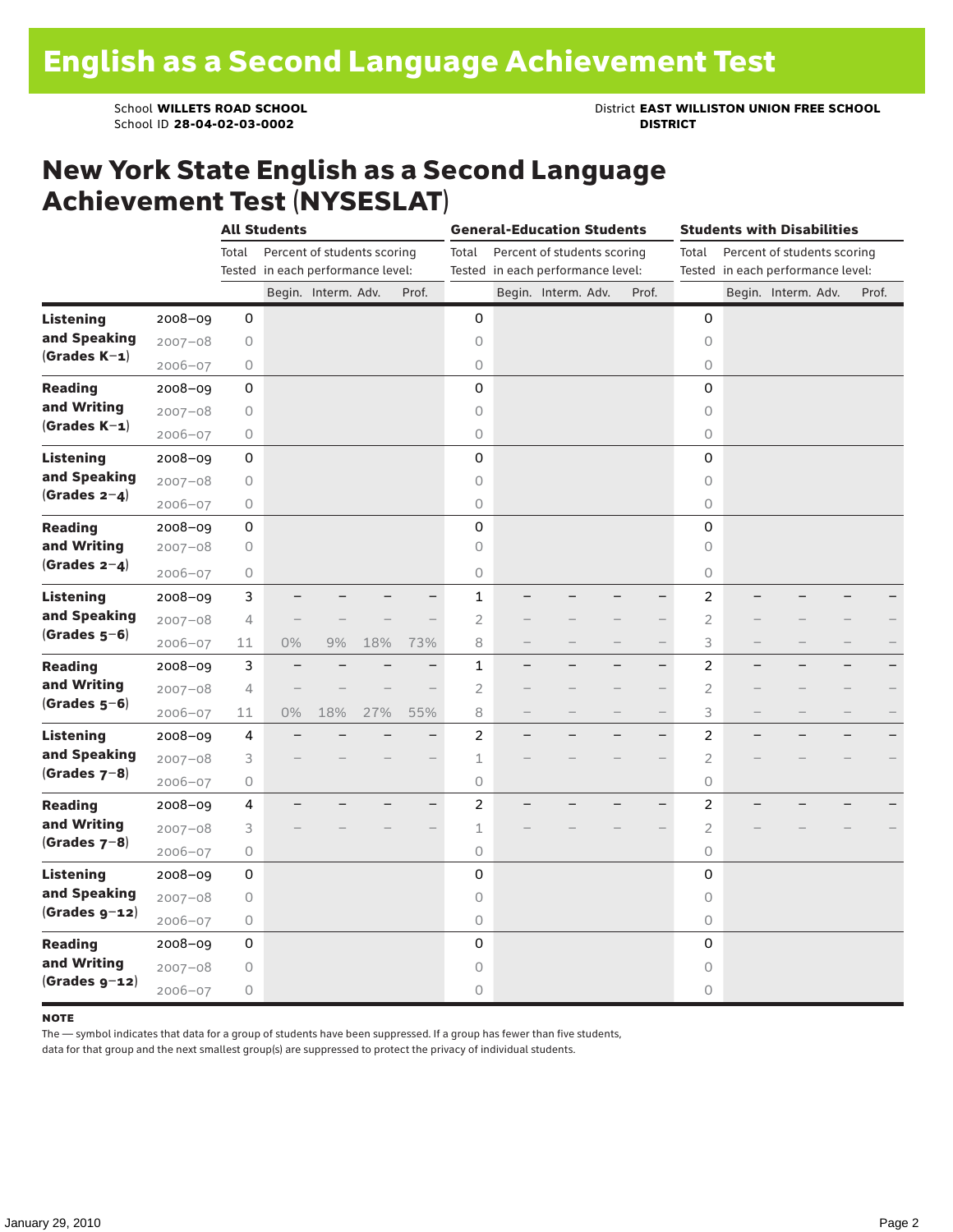School ID **28-04-02-03-0002 DISTRICT**

School **WILLETS ROAD SCHOOL** District **EAST WILLISTON UNION FREE SCHOOL**

## Elementary/Middle-Level Social Studies 2008–09

|                            |                                                             | <b>All Students</b> |    | <b>General-Education Students</b> |     |       | <b>Students with Disabilities</b>                  |    |     |                                                             |    |    |    |     |                |
|----------------------------|-------------------------------------------------------------|---------------------|----|-----------------------------------|-----|-------|----------------------------------------------------|----|-----|-------------------------------------------------------------|----|----|----|-----|----------------|
|                            | Total<br>Percentage of students<br>Tested scoring at level: |                     |    |                                   |     | Total | Percentage of students<br>Tested scoring at level: |    |     | Percentage of students<br>Total<br>Tested scoring at level: |    |    |    |     |                |
|                            |                                                             |                     |    |                                   | 4   |       |                                                    |    |     | 4                                                           |    |    |    |     | $\overline{4}$ |
| <b>Elementary</b><br>Level | 140                                                         | 0%                  | 0% | 21%                               | 79% | 121   | 0%                                                 | 0% | 17% | 83%                                                         | 19 | 0% | 0% | 53% | 47%            |
| <b>Middle Level</b>        |                                                             |                     |    |                                   |     | 0     |                                                    |    |     |                                                             | 0  |    |    |     |                |

#### 2005 Total Cohort Performance on Regents Exams After Four Years

|                                        |                 | <b>All Students</b>                             |              |                 | <b>General-Education Students</b>               |              |                 | <b>Students with Disabilities</b>               |              |  |
|----------------------------------------|-----------------|-------------------------------------------------|--------------|-----------------|-------------------------------------------------|--------------|-----------------|-------------------------------------------------|--------------|--|
|                                        | Cohoi<br>Enroll | Percentage of<br>students scoring:<br>$55 - 64$ | 65-84 85-100 | Coho<br>o,<br>巴 | Percentage of<br>students scoring:<br>$55 - 64$ | 65-84 85-100 | Coho<br>o,<br>멷 | Percentage of<br>students scoring:<br>$55 - 64$ | 65-84 85-100 |  |
| <b>Global History</b><br>and Geography | 0               |                                                 |              | 0               |                                                 |              | 0               |                                                 |              |  |
| <b>U.S. History</b><br>and Government  | 0               |                                                 |              | 0               |                                                 |              | 0               |                                                 |              |  |
| <b>Science</b>                         | 0               |                                                 |              | 0               |                                                 |              | 0               |                                                 |              |  |

# New York State Alternate Assessments (NYSAA) 2008–09

|                         |          | <b>All Students</b>                            |               |   |   |
|-------------------------|----------|------------------------------------------------|---------------|---|---|
|                         | Total    | Number of students scoring<br>Tested at Level: |               |   |   |
|                         |          | 1                                              | $\mathcal{P}$ | 3 | 4 |
| <b>Elementary Level</b> |          |                                                |               |   |   |
| Social Studies          | 2        |                                                |               |   |   |
| <b>Middle Level</b>     |          |                                                |               |   |   |
| Social Studies          | $\Omega$ |                                                |               |   |   |
| <b>Secondary Level</b>  |          |                                                |               |   |   |
| English Language Arts   | O        |                                                |               |   |   |
| <b>Mathematics</b>      | O        |                                                |               |   |   |
| <b>Social Studies</b>   | $\Omega$ |                                                |               |   |   |
| Science                 | O        |                                                |               |   |   |

The New York State Alternate Assessment (NYSAA) is for students with severe cognitive disabilities. Results for students taking the NYSAA in English language arts, mathematics, and science at the elementary and middle levels are available in the *Accountability and Overview Report* part of *The New York State Report Card*.

The — symbol indicates that data for a group of students have been suppressed. If a group has fewer than five students, data for that group and the next smallest group(s) are suppressed to protect the privacy of individual students.

**NOTE**